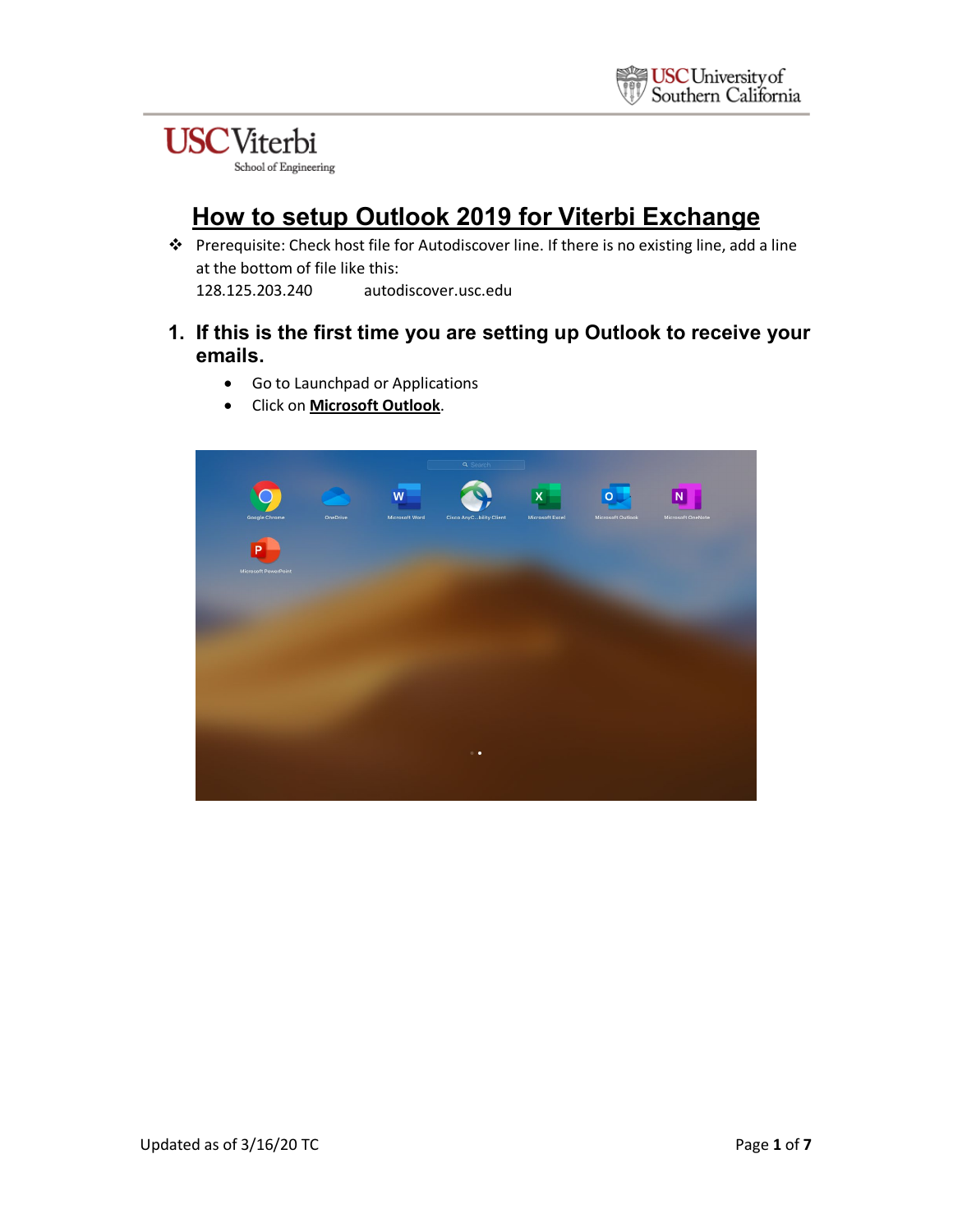#### **USC**Viterbi School of Engineering

**2. If no account has been setup on the outlook before, Outlook will ask you to setup a new account by showing the following screens.**

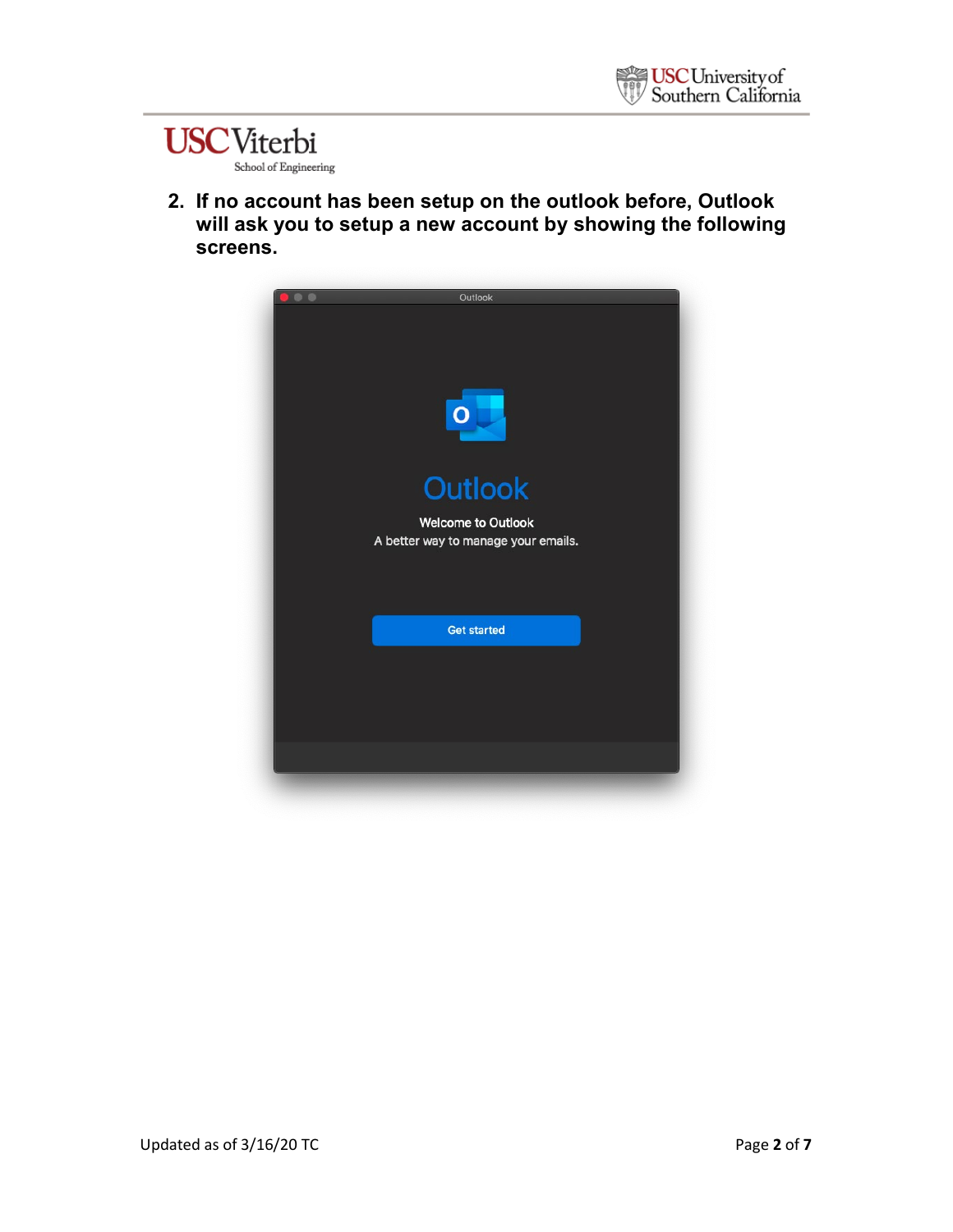



| $\bullet$ $\bullet$ | Outlook<br>$\blacktriangledown$                   |
|---------------------|---------------------------------------------------|
|                     | You're All Set<br>You're now ready to use Office. |
|                     | <b>Start Using Outlook</b>                        |
|                     |                                                   |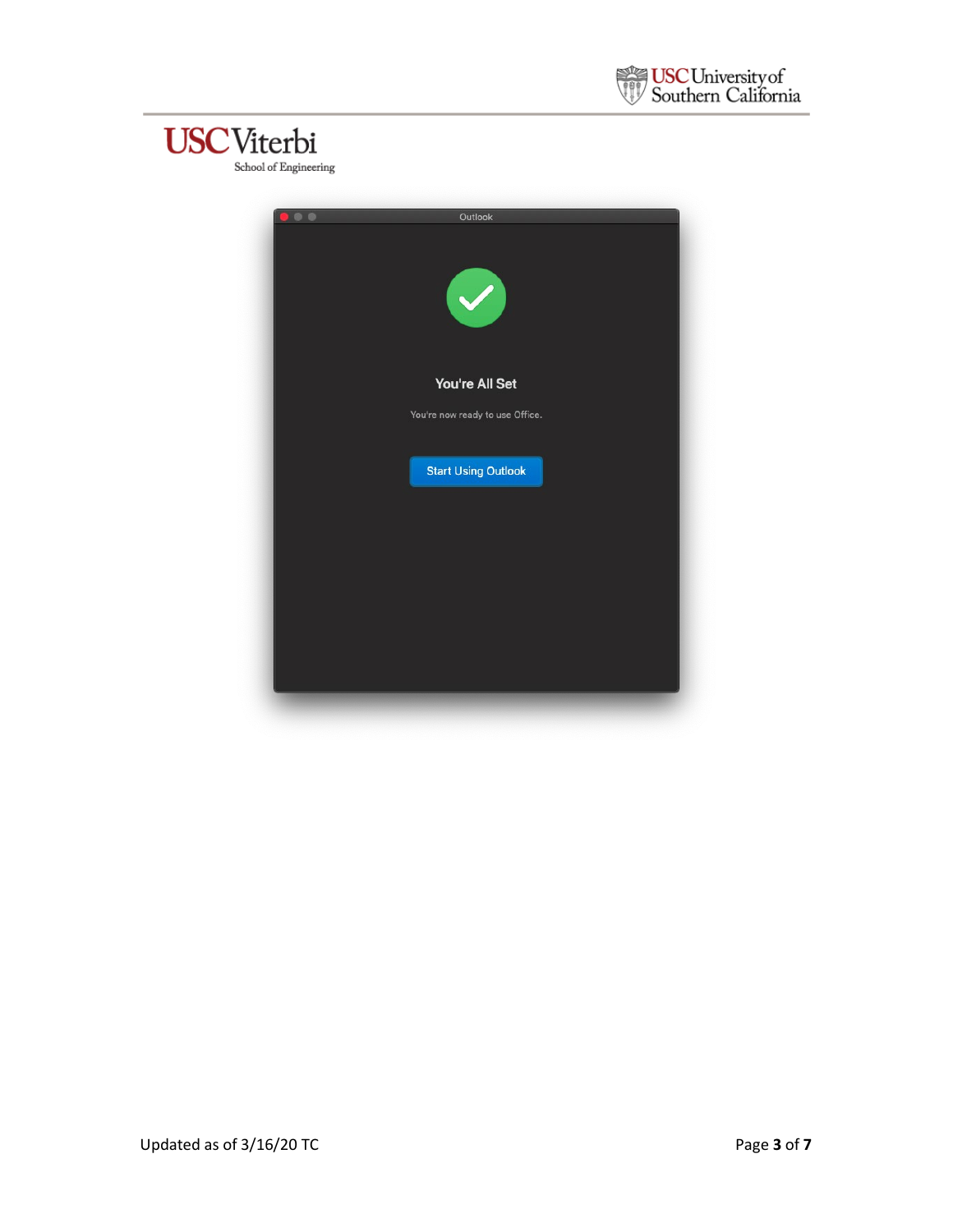



| $\bullet$ $\bullet$ | Set Up Your Email               |
|---------------------|---------------------------------|
|                     |                                 |
|                     |                                 |
|                     | O                               |
|                     | Please enter your email address |
|                     | Email                           |
|                     | username@vsoe.usc.edu           |
|                     |                                 |
|                     | Continue                        |
|                     |                                 |
|                     |                                 |
|                     |                                 |
|                     |                                 |
|                     |                                 |

- Click **Get Started**
- Click **Start Using Outlook**
- Enter **Email** address: <username>**@vsoe.usc.edu** (For example: If your USC email is trojan@usc.edu, your user name would be trojan)
- Click **Continue**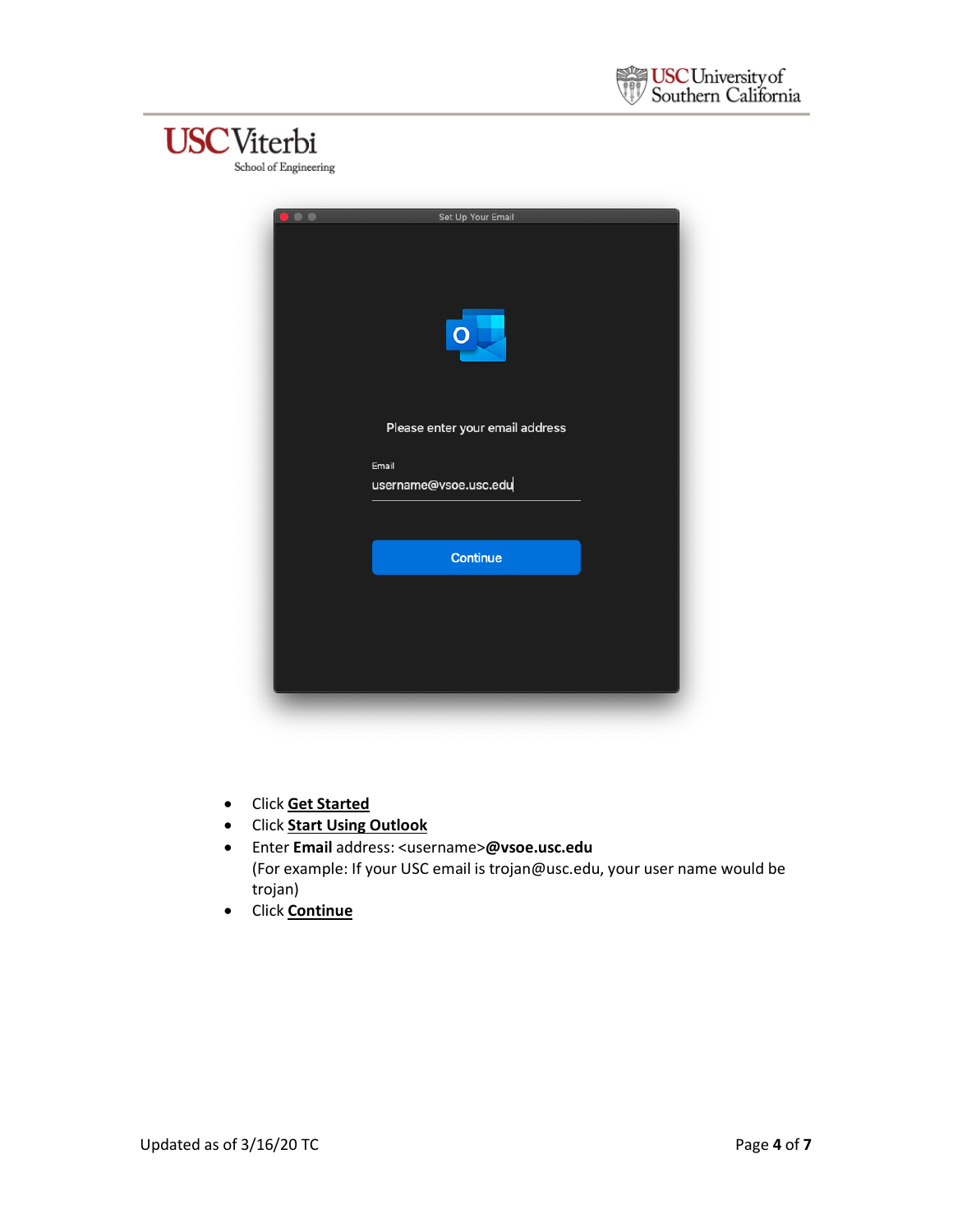# **USC**Viterbi

School of Engineering

#### **3. Choose Email Provider**

- You may see a message: "Sorry! We couldn't find a match."
- Click **Exchange**

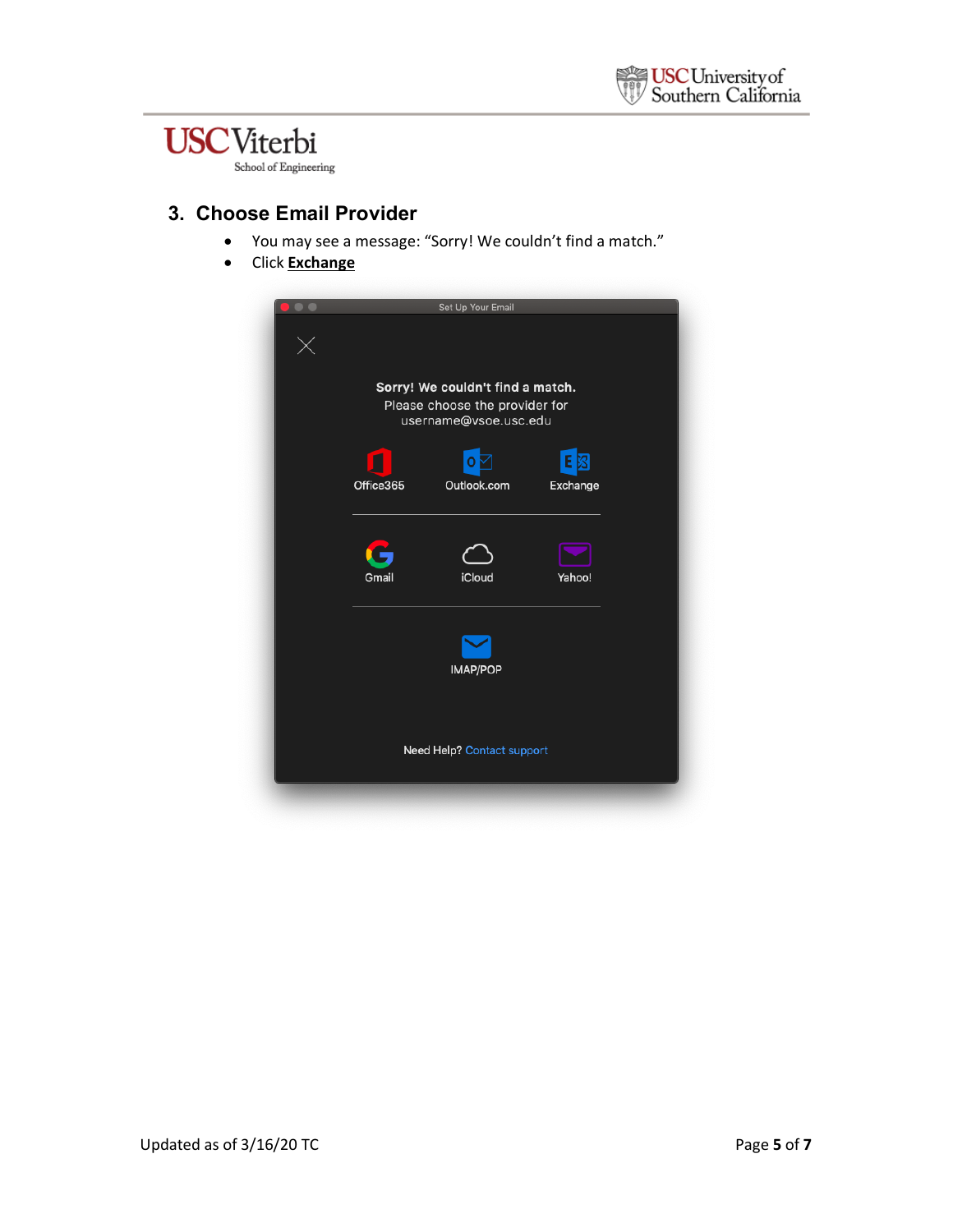## **USC**Viterbi

School of Engineering

#### **4. Set Up Your Email**

- For **Method** select **Username and Password**
- Enter **Email Address**: <username>**@vsoe.usc.edu**
- Enter **DOMAIN\username**: **VSOE\**username
- Enter **Password**
- Enter **Server**: **mail.vsoe.usc.edu**
- Click **Add Account**

| Set Up Your Email            |                    |
|------------------------------|--------------------|
|                              | Not Exchange?      |
| E)<br>Exchange               |                    |
| Method                       |                    |
| <b>Username and Password</b> | $\hat{\mathbf{C}}$ |
| <b>Email Address</b>         |                    |
| username@vsoe.usc.edu        |                    |
| DOMAIN\username or Email     |                    |
| VSOE\username                |                    |
| Password                     |                    |
|                              |                    |
| Show Password                |                    |
| Server (optional)            |                    |
| mail.vsoe.usc.edu            |                    |
| <b>Add Account</b>           |                    |
| Need Help? Contact support   |                    |
|                              |                    |